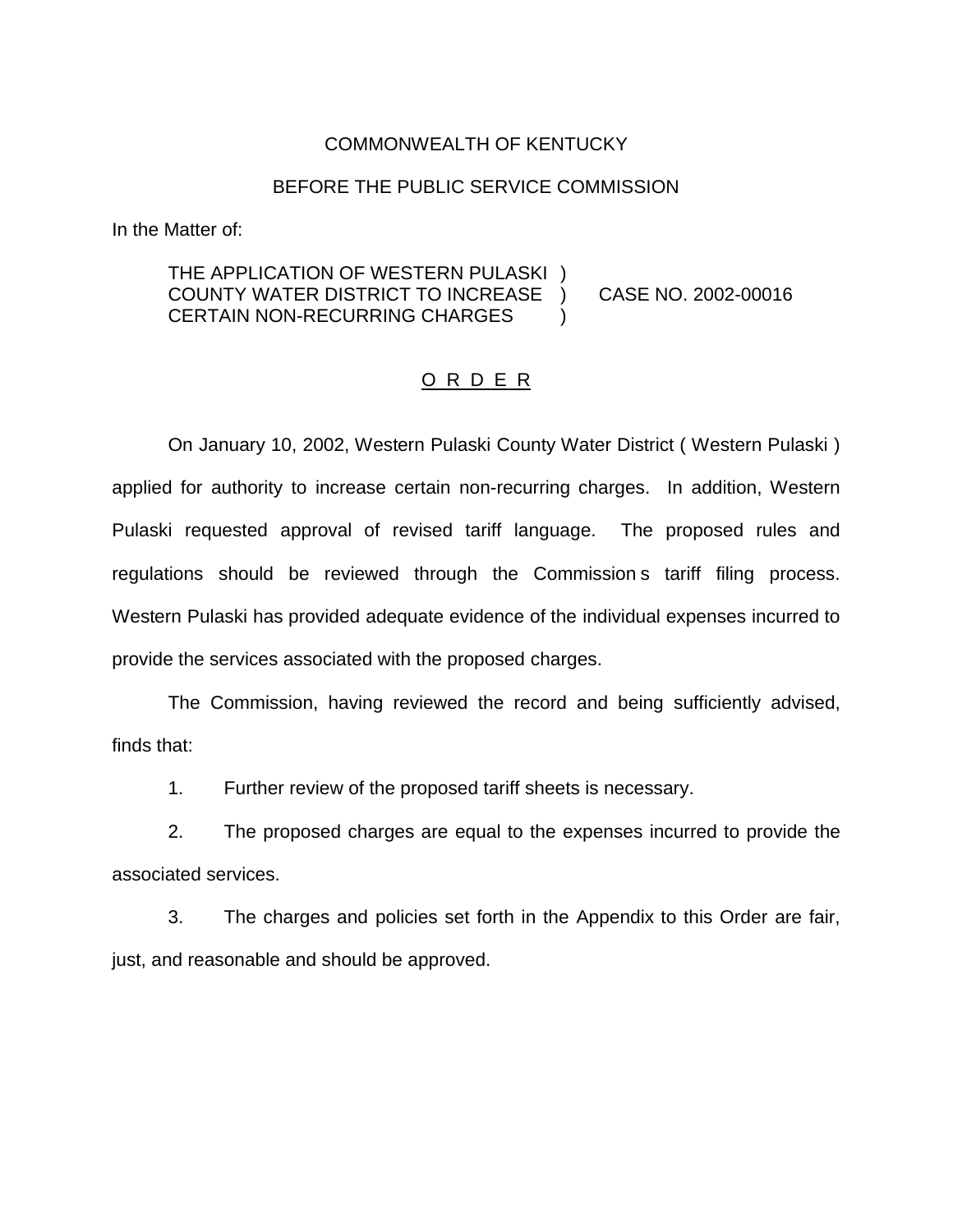IT IS THEREFORE ORDERED that:

1. The proposed tariff sheets containing Western Pulaskis Rules and Regulations shall be reviewed through the Commissions tariff filing policies and procedures.

2. The charges in the Appendix are approved for services rendered on and after the date of this order.

Done at Frankfort, Kentucky, this 13<sup>th</sup> day of February, 2002.

By the Commission

ATTEST: Delisah P. Aurod fr

**Executive Director**